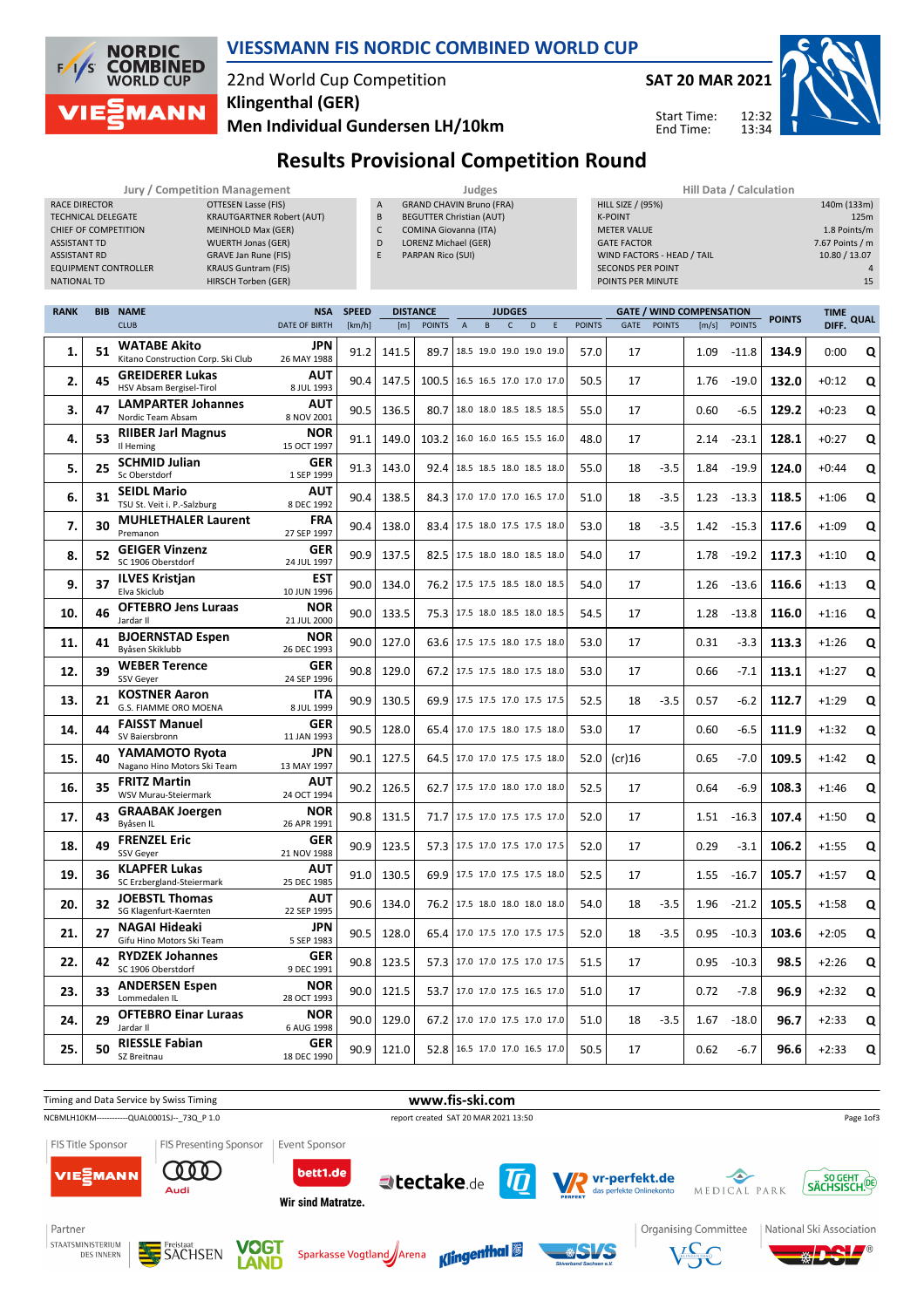

#### **VIESSMANN FIS NORDIC COMBINED WORLD CUP**

### 22nd World Cup Competition **Men Individual Gundersen LH/10km Klingenthal (GER)**

**SAT 20 MAR 2021**

 $12.32$ 13:34



Start Time: End Time:

# **Results Provisional Competition Round**

| <b>POINTS</b><br>DIFF.<br><b>CLUB</b><br><b>DATE OF BIRTH</b><br>[km/h]<br><b>POINTS</b><br>$\mathsf{C}$<br><b>POINTS</b><br><b>GATE</b><br><b>POINTS</b><br>[m/s]<br><b>POINTS</b><br>[m]<br>$\overline{A}$<br>B<br>D<br>E<br><b>HEROLA Ilkka</b><br><b>FIN</b><br>48<br>119.0<br>50.5<br>95.1<br>$+2:39$<br>26.<br>90.5<br>49.2<br>17.0 16.5 17.5 16.5 17.0<br>17<br>0.43<br>-4.6<br>Puijon Hiihtoseura<br>22 JUN 1995<br>YACHI Sora<br>JPN<br>90.7<br>27.<br>16<br>119.0<br>48.0<br>$-3.5$<br>49.2<br>16.5 16.0 16.0 16.0 16.0<br>18<br>$-0.03$<br>0.4<br>94.1<br>$+2:43$<br>Waseda Univ.<br>4 MAY 2000<br><b>KIMURA Kodai</b><br>JPN<br>17<br>90.8<br>28.<br>119.0<br>49.2 17.0 16.5 17.5 16.5 17.5<br>51.0<br>18<br>$-3.5$<br>0.38<br>-4.1<br>92.6<br>$+2:49$<br>Chuo Univ.<br>6 JUN 2001<br><b>BRECL Gasper</b><br>SLO<br>q<br>29.<br>90.5<br>125.5<br>$-3.5$<br>$-15.9$<br>60.9<br>49.5<br>1.47<br>91.0<br>$+2:56$<br>16.0 16.0 16.5 17.0 17.0<br>18<br>Ssk Mislinja<br>18 NOV 1999<br><b>HEINIS Marco</b><br><b>FRA</b><br>90.1<br>30.<br>14<br>116.5<br>16.5 16.5 17.0 16.0 16.5<br>49.5<br>18<br>$-3.5$<br>0.24<br>-2.6<br>88.1<br>$+3:07$<br>44.7<br>Olympic Mont d or<br>14 APR 2003<br><b>WATABE Yoshito</b><br>JPN<br>34<br>31.<br>90.1<br>117.0<br>0.82<br>$-8.9$<br>87.7<br>45.6<br>17.0 16.5 17.5 16.5 17.5<br>51.0<br>17<br>$+3:09$<br>Kitano Construction Corp. Ski Club<br>4 OCT 1991<br><b>VRHOVNIK Vid</b><br><b>SLO</b><br>15<br>32.<br>91.2<br>114.5<br>16.0 16.5 16.5 16.0 16.0<br>48.5<br>$-3.5$<br>$-0.06$<br>86.9<br>41.1<br>18<br>0.8<br>$+3:12$<br>Ssk Velenje<br>12 JUL 1999<br><b>PAZOUT Ondrej</b><br><b>CZE</b><br>33.<br>19<br>91.0<br>124.5<br>16.0 17.0 16.5 16.5 17.0<br>$-3.5$<br>$-19.0$<br>86.6<br>59.1<br>50.0<br>18<br>1.76<br>$+3:13$<br>ASO Dukla Liberec<br>1 JUL 1998<br><b>COSTA Samuel</b><br>ITA<br>28<br>34.<br>90.7<br>118.5<br>16.0 16.0 16.5 16.0 17.0<br>48.5<br>0.63<br>86.5<br>48.3<br>18<br>$-3.5$<br>-6.8<br>$+3:14$<br>G.S. FIAMME ORO MOENA<br>30 NOV 1992<br><b>MACH David</b><br><b>GER</b><br>35.<br>3<br>90.3<br>115.0<br>49.5<br>86.4<br>42.0<br>16.0 16.5 17.0 16.5 16.5<br>17<br>0.47<br>$-5.1$<br>$+3:14$<br><b>Tsv Buchenberg</b><br>14 MAY 2000<br><b>FLETCHER Taylor</b><br>USA<br>113.5<br>36.<br>22<br>91.1<br>39.3<br>16.0 16.5 16.5 16.0 16.5<br>49.0<br>18<br>$-3.5$<br>0.07<br>$-0.8$<br>84.0<br>$+3:24$<br>Steamboat Springs Winter Sports Clu<br>11 MAY 1990<br><b>HAHN Martin</b><br>GER<br>89.6<br>120.5<br>50.5<br>37.<br>1<br>51.9<br>16.5 17.0 17.0 16.5 17.0<br>17<br>1.71<br>$-18.5$<br>83.9<br>$+3:24$<br><b>VSC Klingenthal</b><br>6 MAY 1997<br><b>BAUD Matteo</b><br><b>FRA</b><br>89.5<br>38.<br>18<br>115.0<br>42.0<br>16.0 16.5 16.5 16.5 16.5<br>49.5<br>$-3.5$<br>0.51<br>-5.5<br>82.5<br>$+3:30$<br>18<br>Olympic Mont d Or<br>26 JUN 2002<br>USA<br><b>GOOD Jasper</b><br>39.<br>90.3<br>117.0<br>$-3.5$<br>0.91<br>$-9.8$<br>82.3<br>$+3:30$<br>13<br>45.6<br>16.5 16.5 17.5 16.5 17.0<br>50.0<br>18<br>Steamboat Springs Winter Sports Clu<br>10 MAY 1996<br><b>ORTER Philipp</b><br>AUT<br>90.7<br>109.5<br>$-3.5$<br>80.9<br>40.<br>23<br>32.1<br>16.0 16.0 16.0 16.0 16.5<br>48.0<br>18<br>$-0.33$<br>4.3<br>$+3:36$<br>SV Villach-Kaernten<br>16 FEB 1994<br><b>HIRVONEN Eero</b><br>FIN<br>41.<br>38<br>88.9<br>113.0<br>48.0<br>0.83<br>$-9.0$<br>$+3:50$<br>38.4<br>15.5 16.0 16.0 16.0 16.5<br>17<br>77.4<br>Jyvaeskylae SC<br>30 JAN 1996<br><b>CZE</b><br><b>PORTYK Tomas</b><br>42.<br>24<br>90.6<br>16.0 16.0 15.5 15.5 16.5<br>74.3<br>111.0<br>34.8<br>47.5<br>18<br>$-3.5$<br>0.42<br>-4.5<br>$+4:02$<br>LSK Lomnice nad Popelkou<br>6 APR 1996<br><b>BORTOLAS lacopo</b><br>ITA<br>42.<br>74.3<br>10<br>89.4<br>115.0<br>16.0 16.5 16.5 16.0 17.0<br>49.0<br>18<br>$-3.5$<br>1.22<br>$+4:02$<br>42.0<br>$-13.2$<br><b>GS FIAMME GIALLE</b><br>7 JUN 2003<br><b>THANNHEIMER Wendelin</b><br><b>GER</b><br>$\overline{2}$<br>44.<br>90.4<br>110.5<br>48.5<br>71.1<br>33.9<br>16.0 16.0 16.5 16.0 17.0<br>17<br>1.05<br>$-11.3$<br>$+4:15$<br>Sc Oberstdorf<br>25 NOV 1999<br><b>RETTENEGGER Stefan</b><br>AUT<br>45.<br>26<br>90.1<br>112.0<br>16.0 16.0 16.5 16.0 17.0<br>48.5<br>1.42<br>66.3<br>$+4:34$<br>36.6<br>18<br>$-3.5$<br>$-15.3$<br>TSU St. Veit im Pongau<br>3 FEB 2002<br><b>VYTRVAL Jan</b><br><b>CZE</b><br>20<br>89.8<br>46.<br>107.5<br>48.0<br>$-3.5$<br>1.21<br>59.9<br>$+5:00$<br>28.5<br>16.0 16.0 16.0 16.0 16.5<br>18<br>-13.1<br>ASO Dukla Liberec<br>8 MAY 1998<br><b>TYRODE Mael</b><br>FRA<br>89.8<br>47.<br>11<br>107.0<br>27.6<br>15.5 16.0 16.0 16.0 16.5<br>48.0<br>18<br>$-3.5$<br>1.72<br>$-18.6$<br>53.5<br>$+5:26$<br>S.C les fourgs<br>31 JUL 2000<br><b>KARHUMAA Wille</b><br>FIN<br>48.<br>89.4<br>103.0<br>46.5<br>52.9<br>$+5:28$<br>20.4   15.0 15.0 16.0 15.5 16.0<br>17<br>1.30<br>$-14.0$<br>Ounasvaaran Hiihtoseura<br>7 JUN 2000<br><b>PARK Jeun</b><br><b>KOR</b><br>8<br>49.<br>89.5<br>106.0<br>47.5<br>$-17.9$<br>$+5:32$<br>25.8 14.5 16.0 16.0 16.0 15.5<br>18<br>$-3.5$<br>1.66<br>51.9<br>11 MAR 1993<br><b>MUTRU Leevi</b><br>FIN<br>12<br>50.<br>90.4<br>102.0<br>$-3.5$<br>0.72<br>18.6   13.5 14.0 14.5 14.5 15.5<br>43.0<br>18<br>$-7.8$<br>50.3<br>$+5:38$<br>Lahti SC<br>16 MAY 1995<br><b>BLONDEAU Gael</b><br><b>FRA</b><br>6<br>89.4<br>$-20.1$<br>51.<br>103.5<br>21.3   15.5 16.0 16.0 16.0 16.5<br>48.0<br>18<br>$-3.5$<br>1.86<br>45.7<br>$+5:57$<br>Ski Club mont noir<br>28 DEC 2000<br><b>MARIOTTI Domenico</b><br>ITA<br>5<br>52.<br>88.9<br>$+7:37$<br>82.5<br>$-16.5$   14.5 15.0 15.5 15.0 15.0<br>45.0<br>17<br>0.72<br>$-7.8$<br>20.7<br>G.S. FIAMME ORO MOENA<br>9 OCT 2001 | <b>RANK</b><br><b>BIB</b> |  | <b>NAME</b> | <b>NSA</b> | <b>SPEED</b> | <b>DISTANCE</b> |  | <b>JUDGES</b> |  |  |  |  | <b>GATE / WIND COMPENSATION</b> |  | TIME<br>QUAL |  |              |
|-------------------------------------------------------------------------------------------------------------------------------------------------------------------------------------------------------------------------------------------------------------------------------------------------------------------------------------------------------------------------------------------------------------------------------------------------------------------------------------------------------------------------------------------------------------------------------------------------------------------------------------------------------------------------------------------------------------------------------------------------------------------------------------------------------------------------------------------------------------------------------------------------------------------------------------------------------------------------------------------------------------------------------------------------------------------------------------------------------------------------------------------------------------------------------------------------------------------------------------------------------------------------------------------------------------------------------------------------------------------------------------------------------------------------------------------------------------------------------------------------------------------------------------------------------------------------------------------------------------------------------------------------------------------------------------------------------------------------------------------------------------------------------------------------------------------------------------------------------------------------------------------------------------------------------------------------------------------------------------------------------------------------------------------------------------------------------------------------------------------------------------------------------------------------------------------------------------------------------------------------------------------------------------------------------------------------------------------------------------------------------------------------------------------------------------------------------------------------------------------------------------------------------------------------------------------------------------------------------------------------------------------------------------------------------------------------------------------------------------------------------------------------------------------------------------------------------------------------------------------------------------------------------------------------------------------------------------------------------------------------------------------------------------------------------------------------------------------------------------------------------------------------------------------------------------------------------------------------------------------------------------------------------------------------------------------------------------------------------------------------------------------------------------------------------------------------------------------------------------------------------------------------------------------------------------------------------------------------------------------------------------------------------------------------------------------------------------------------------------------------------------------------------------------------------------------------------------------------------------------------------------------------------------------------------------------------------------------------------------------------------------------------------------------------------------------------------------------------------------------------------------------------------------------------------------------------------------------------------------------------------------------------------------------------------------------------------------------------------------------------------------------------------------------------------------------------------------------------------------------------------------------------------------------------------------------------------------------------------------------------------------------------------------------------------------------------------------------------------------------------------------------------------------------------------------------------------------------------------------------------------------------------------------------------------------------------------------------------------------------------------------------------------------------------------------------------------------------------------------------------------------------------------------------------------------------------------------------------------------------------------------------------------------------------------------------------------------------------------------------------------------------------------------------------------------------------------------------------------------------------------------------------------------------------------------------------------------------------------------------------------------------------------------------------------|---------------------------|--|-------------|------------|--------------|-----------------|--|---------------|--|--|--|--|---------------------------------|--|--------------|--|--------------|
|                                                                                                                                                                                                                                                                                                                                                                                                                                                                                                                                                                                                                                                                                                                                                                                                                                                                                                                                                                                                                                                                                                                                                                                                                                                                                                                                                                                                                                                                                                                                                                                                                                                                                                                                                                                                                                                                                                                                                                                                                                                                                                                                                                                                                                                                                                                                                                                                                                                                                                                                                                                                                                                                                                                                                                                                                                                                                                                                                                                                                                                                                                                                                                                                                                                                                                                                                                                                                                                                                                                                                                                                                                                                                                                                                                                                                                                                                                                                                                                                                                                                                                                                                                                                                                                                                                                                                                                                                                                                                                                                                                                                                                                                                                                                                                                                                                                                                                                                                                                                                                                                                                                                                                                                                                                                                                                                                                                                                                                                                                                                                                                                                                                                               |                           |  |             |            |              |                 |  |               |  |  |  |  |                                 |  |              |  |              |
|                                                                                                                                                                                                                                                                                                                                                                                                                                                                                                                                                                                                                                                                                                                                                                                                                                                                                                                                                                                                                                                                                                                                                                                                                                                                                                                                                                                                                                                                                                                                                                                                                                                                                                                                                                                                                                                                                                                                                                                                                                                                                                                                                                                                                                                                                                                                                                                                                                                                                                                                                                                                                                                                                                                                                                                                                                                                                                                                                                                                                                                                                                                                                                                                                                                                                                                                                                                                                                                                                                                                                                                                                                                                                                                                                                                                                                                                                                                                                                                                                                                                                                                                                                                                                                                                                                                                                                                                                                                                                                                                                                                                                                                                                                                                                                                                                                                                                                                                                                                                                                                                                                                                                                                                                                                                                                                                                                                                                                                                                                                                                                                                                                                                               |                           |  |             |            |              |                 |  |               |  |  |  |  |                                 |  |              |  | Q            |
|                                                                                                                                                                                                                                                                                                                                                                                                                                                                                                                                                                                                                                                                                                                                                                                                                                                                                                                                                                                                                                                                                                                                                                                                                                                                                                                                                                                                                                                                                                                                                                                                                                                                                                                                                                                                                                                                                                                                                                                                                                                                                                                                                                                                                                                                                                                                                                                                                                                                                                                                                                                                                                                                                                                                                                                                                                                                                                                                                                                                                                                                                                                                                                                                                                                                                                                                                                                                                                                                                                                                                                                                                                                                                                                                                                                                                                                                                                                                                                                                                                                                                                                                                                                                                                                                                                                                                                                                                                                                                                                                                                                                                                                                                                                                                                                                                                                                                                                                                                                                                                                                                                                                                                                                                                                                                                                                                                                                                                                                                                                                                                                                                                                                               |                           |  |             |            |              |                 |  |               |  |  |  |  |                                 |  |              |  | $\mathbf{Q}$ |
|                                                                                                                                                                                                                                                                                                                                                                                                                                                                                                                                                                                                                                                                                                                                                                                                                                                                                                                                                                                                                                                                                                                                                                                                                                                                                                                                                                                                                                                                                                                                                                                                                                                                                                                                                                                                                                                                                                                                                                                                                                                                                                                                                                                                                                                                                                                                                                                                                                                                                                                                                                                                                                                                                                                                                                                                                                                                                                                                                                                                                                                                                                                                                                                                                                                                                                                                                                                                                                                                                                                                                                                                                                                                                                                                                                                                                                                                                                                                                                                                                                                                                                                                                                                                                                                                                                                                                                                                                                                                                                                                                                                                                                                                                                                                                                                                                                                                                                                                                                                                                                                                                                                                                                                                                                                                                                                                                                                                                                                                                                                                                                                                                                                                               |                           |  |             |            |              |                 |  |               |  |  |  |  |                                 |  |              |  | Q            |
|                                                                                                                                                                                                                                                                                                                                                                                                                                                                                                                                                                                                                                                                                                                                                                                                                                                                                                                                                                                                                                                                                                                                                                                                                                                                                                                                                                                                                                                                                                                                                                                                                                                                                                                                                                                                                                                                                                                                                                                                                                                                                                                                                                                                                                                                                                                                                                                                                                                                                                                                                                                                                                                                                                                                                                                                                                                                                                                                                                                                                                                                                                                                                                                                                                                                                                                                                                                                                                                                                                                                                                                                                                                                                                                                                                                                                                                                                                                                                                                                                                                                                                                                                                                                                                                                                                                                                                                                                                                                                                                                                                                                                                                                                                                                                                                                                                                                                                                                                                                                                                                                                                                                                                                                                                                                                                                                                                                                                                                                                                                                                                                                                                                                               |                           |  |             |            |              |                 |  |               |  |  |  |  |                                 |  |              |  | Q            |
|                                                                                                                                                                                                                                                                                                                                                                                                                                                                                                                                                                                                                                                                                                                                                                                                                                                                                                                                                                                                                                                                                                                                                                                                                                                                                                                                                                                                                                                                                                                                                                                                                                                                                                                                                                                                                                                                                                                                                                                                                                                                                                                                                                                                                                                                                                                                                                                                                                                                                                                                                                                                                                                                                                                                                                                                                                                                                                                                                                                                                                                                                                                                                                                                                                                                                                                                                                                                                                                                                                                                                                                                                                                                                                                                                                                                                                                                                                                                                                                                                                                                                                                                                                                                                                                                                                                                                                                                                                                                                                                                                                                                                                                                                                                                                                                                                                                                                                                                                                                                                                                                                                                                                                                                                                                                                                                                                                                                                                                                                                                                                                                                                                                                               |                           |  |             |            |              |                 |  |               |  |  |  |  |                                 |  |              |  | Q            |
|                                                                                                                                                                                                                                                                                                                                                                                                                                                                                                                                                                                                                                                                                                                                                                                                                                                                                                                                                                                                                                                                                                                                                                                                                                                                                                                                                                                                                                                                                                                                                                                                                                                                                                                                                                                                                                                                                                                                                                                                                                                                                                                                                                                                                                                                                                                                                                                                                                                                                                                                                                                                                                                                                                                                                                                                                                                                                                                                                                                                                                                                                                                                                                                                                                                                                                                                                                                                                                                                                                                                                                                                                                                                                                                                                                                                                                                                                                                                                                                                                                                                                                                                                                                                                                                                                                                                                                                                                                                                                                                                                                                                                                                                                                                                                                                                                                                                                                                                                                                                                                                                                                                                                                                                                                                                                                                                                                                                                                                                                                                                                                                                                                                                               |                           |  |             |            |              |                 |  |               |  |  |  |  |                                 |  |              |  | Q            |
|                                                                                                                                                                                                                                                                                                                                                                                                                                                                                                                                                                                                                                                                                                                                                                                                                                                                                                                                                                                                                                                                                                                                                                                                                                                                                                                                                                                                                                                                                                                                                                                                                                                                                                                                                                                                                                                                                                                                                                                                                                                                                                                                                                                                                                                                                                                                                                                                                                                                                                                                                                                                                                                                                                                                                                                                                                                                                                                                                                                                                                                                                                                                                                                                                                                                                                                                                                                                                                                                                                                                                                                                                                                                                                                                                                                                                                                                                                                                                                                                                                                                                                                                                                                                                                                                                                                                                                                                                                                                                                                                                                                                                                                                                                                                                                                                                                                                                                                                                                                                                                                                                                                                                                                                                                                                                                                                                                                                                                                                                                                                                                                                                                                                               |                           |  |             |            |              |                 |  |               |  |  |  |  |                                 |  |              |  | Q            |
|                                                                                                                                                                                                                                                                                                                                                                                                                                                                                                                                                                                                                                                                                                                                                                                                                                                                                                                                                                                                                                                                                                                                                                                                                                                                                                                                                                                                                                                                                                                                                                                                                                                                                                                                                                                                                                                                                                                                                                                                                                                                                                                                                                                                                                                                                                                                                                                                                                                                                                                                                                                                                                                                                                                                                                                                                                                                                                                                                                                                                                                                                                                                                                                                                                                                                                                                                                                                                                                                                                                                                                                                                                                                                                                                                                                                                                                                                                                                                                                                                                                                                                                                                                                                                                                                                                                                                                                                                                                                                                                                                                                                                                                                                                                                                                                                                                                                                                                                                                                                                                                                                                                                                                                                                                                                                                                                                                                                                                                                                                                                                                                                                                                                               |                           |  |             |            |              |                 |  |               |  |  |  |  |                                 |  |              |  | Q            |
|                                                                                                                                                                                                                                                                                                                                                                                                                                                                                                                                                                                                                                                                                                                                                                                                                                                                                                                                                                                                                                                                                                                                                                                                                                                                                                                                                                                                                                                                                                                                                                                                                                                                                                                                                                                                                                                                                                                                                                                                                                                                                                                                                                                                                                                                                                                                                                                                                                                                                                                                                                                                                                                                                                                                                                                                                                                                                                                                                                                                                                                                                                                                                                                                                                                                                                                                                                                                                                                                                                                                                                                                                                                                                                                                                                                                                                                                                                                                                                                                                                                                                                                                                                                                                                                                                                                                                                                                                                                                                                                                                                                                                                                                                                                                                                                                                                                                                                                                                                                                                                                                                                                                                                                                                                                                                                                                                                                                                                                                                                                                                                                                                                                                               |                           |  |             |            |              |                 |  |               |  |  |  |  |                                 |  |              |  | Q            |
|                                                                                                                                                                                                                                                                                                                                                                                                                                                                                                                                                                                                                                                                                                                                                                                                                                                                                                                                                                                                                                                                                                                                                                                                                                                                                                                                                                                                                                                                                                                                                                                                                                                                                                                                                                                                                                                                                                                                                                                                                                                                                                                                                                                                                                                                                                                                                                                                                                                                                                                                                                                                                                                                                                                                                                                                                                                                                                                                                                                                                                                                                                                                                                                                                                                                                                                                                                                                                                                                                                                                                                                                                                                                                                                                                                                                                                                                                                                                                                                                                                                                                                                                                                                                                                                                                                                                                                                                                                                                                                                                                                                                                                                                                                                                                                                                                                                                                                                                                                                                                                                                                                                                                                                                                                                                                                                                                                                                                                                                                                                                                                                                                                                                               |                           |  |             |            |              |                 |  |               |  |  |  |  |                                 |  |              |  | Q            |
|                                                                                                                                                                                                                                                                                                                                                                                                                                                                                                                                                                                                                                                                                                                                                                                                                                                                                                                                                                                                                                                                                                                                                                                                                                                                                                                                                                                                                                                                                                                                                                                                                                                                                                                                                                                                                                                                                                                                                                                                                                                                                                                                                                                                                                                                                                                                                                                                                                                                                                                                                                                                                                                                                                                                                                                                                                                                                                                                                                                                                                                                                                                                                                                                                                                                                                                                                                                                                                                                                                                                                                                                                                                                                                                                                                                                                                                                                                                                                                                                                                                                                                                                                                                                                                                                                                                                                                                                                                                                                                                                                                                                                                                                                                                                                                                                                                                                                                                                                                                                                                                                                                                                                                                                                                                                                                                                                                                                                                                                                                                                                                                                                                                                               |                           |  |             |            |              |                 |  |               |  |  |  |  |                                 |  |              |  | Q            |
|                                                                                                                                                                                                                                                                                                                                                                                                                                                                                                                                                                                                                                                                                                                                                                                                                                                                                                                                                                                                                                                                                                                                                                                                                                                                                                                                                                                                                                                                                                                                                                                                                                                                                                                                                                                                                                                                                                                                                                                                                                                                                                                                                                                                                                                                                                                                                                                                                                                                                                                                                                                                                                                                                                                                                                                                                                                                                                                                                                                                                                                                                                                                                                                                                                                                                                                                                                                                                                                                                                                                                                                                                                                                                                                                                                                                                                                                                                                                                                                                                                                                                                                                                                                                                                                                                                                                                                                                                                                                                                                                                                                                                                                                                                                                                                                                                                                                                                                                                                                                                                                                                                                                                                                                                                                                                                                                                                                                                                                                                                                                                                                                                                                                               |                           |  |             |            |              |                 |  |               |  |  |  |  |                                 |  |              |  | Q            |
|                                                                                                                                                                                                                                                                                                                                                                                                                                                                                                                                                                                                                                                                                                                                                                                                                                                                                                                                                                                                                                                                                                                                                                                                                                                                                                                                                                                                                                                                                                                                                                                                                                                                                                                                                                                                                                                                                                                                                                                                                                                                                                                                                                                                                                                                                                                                                                                                                                                                                                                                                                                                                                                                                                                                                                                                                                                                                                                                                                                                                                                                                                                                                                                                                                                                                                                                                                                                                                                                                                                                                                                                                                                                                                                                                                                                                                                                                                                                                                                                                                                                                                                                                                                                                                                                                                                                                                                                                                                                                                                                                                                                                                                                                                                                                                                                                                                                                                                                                                                                                                                                                                                                                                                                                                                                                                                                                                                                                                                                                                                                                                                                                                                                               |                           |  |             |            |              |                 |  |               |  |  |  |  |                                 |  |              |  | Q            |
|                                                                                                                                                                                                                                                                                                                                                                                                                                                                                                                                                                                                                                                                                                                                                                                                                                                                                                                                                                                                                                                                                                                                                                                                                                                                                                                                                                                                                                                                                                                                                                                                                                                                                                                                                                                                                                                                                                                                                                                                                                                                                                                                                                                                                                                                                                                                                                                                                                                                                                                                                                                                                                                                                                                                                                                                                                                                                                                                                                                                                                                                                                                                                                                                                                                                                                                                                                                                                                                                                                                                                                                                                                                                                                                                                                                                                                                                                                                                                                                                                                                                                                                                                                                                                                                                                                                                                                                                                                                                                                                                                                                                                                                                                                                                                                                                                                                                                                                                                                                                                                                                                                                                                                                                                                                                                                                                                                                                                                                                                                                                                                                                                                                                               |                           |  |             |            |              |                 |  |               |  |  |  |  |                                 |  |              |  | Q            |
|                                                                                                                                                                                                                                                                                                                                                                                                                                                                                                                                                                                                                                                                                                                                                                                                                                                                                                                                                                                                                                                                                                                                                                                                                                                                                                                                                                                                                                                                                                                                                                                                                                                                                                                                                                                                                                                                                                                                                                                                                                                                                                                                                                                                                                                                                                                                                                                                                                                                                                                                                                                                                                                                                                                                                                                                                                                                                                                                                                                                                                                                                                                                                                                                                                                                                                                                                                                                                                                                                                                                                                                                                                                                                                                                                                                                                                                                                                                                                                                                                                                                                                                                                                                                                                                                                                                                                                                                                                                                                                                                                                                                                                                                                                                                                                                                                                                                                                                                                                                                                                                                                                                                                                                                                                                                                                                                                                                                                                                                                                                                                                                                                                                                               |                           |  |             |            |              |                 |  |               |  |  |  |  |                                 |  |              |  | Q            |
|                                                                                                                                                                                                                                                                                                                                                                                                                                                                                                                                                                                                                                                                                                                                                                                                                                                                                                                                                                                                                                                                                                                                                                                                                                                                                                                                                                                                                                                                                                                                                                                                                                                                                                                                                                                                                                                                                                                                                                                                                                                                                                                                                                                                                                                                                                                                                                                                                                                                                                                                                                                                                                                                                                                                                                                                                                                                                                                                                                                                                                                                                                                                                                                                                                                                                                                                                                                                                                                                                                                                                                                                                                                                                                                                                                                                                                                                                                                                                                                                                                                                                                                                                                                                                                                                                                                                                                                                                                                                                                                                                                                                                                                                                                                                                                                                                                                                                                                                                                                                                                                                                                                                                                                                                                                                                                                                                                                                                                                                                                                                                                                                                                                                               |                           |  |             |            |              |                 |  |               |  |  |  |  |                                 |  |              |  | Q            |
|                                                                                                                                                                                                                                                                                                                                                                                                                                                                                                                                                                                                                                                                                                                                                                                                                                                                                                                                                                                                                                                                                                                                                                                                                                                                                                                                                                                                                                                                                                                                                                                                                                                                                                                                                                                                                                                                                                                                                                                                                                                                                                                                                                                                                                                                                                                                                                                                                                                                                                                                                                                                                                                                                                                                                                                                                                                                                                                                                                                                                                                                                                                                                                                                                                                                                                                                                                                                                                                                                                                                                                                                                                                                                                                                                                                                                                                                                                                                                                                                                                                                                                                                                                                                                                                                                                                                                                                                                                                                                                                                                                                                                                                                                                                                                                                                                                                                                                                                                                                                                                                                                                                                                                                                                                                                                                                                                                                                                                                                                                                                                                                                                                                                               |                           |  |             |            |              |                 |  |               |  |  |  |  |                                 |  |              |  | Q            |
|                                                                                                                                                                                                                                                                                                                                                                                                                                                                                                                                                                                                                                                                                                                                                                                                                                                                                                                                                                                                                                                                                                                                                                                                                                                                                                                                                                                                                                                                                                                                                                                                                                                                                                                                                                                                                                                                                                                                                                                                                                                                                                                                                                                                                                                                                                                                                                                                                                                                                                                                                                                                                                                                                                                                                                                                                                                                                                                                                                                                                                                                                                                                                                                                                                                                                                                                                                                                                                                                                                                                                                                                                                                                                                                                                                                                                                                                                                                                                                                                                                                                                                                                                                                                                                                                                                                                                                                                                                                                                                                                                                                                                                                                                                                                                                                                                                                                                                                                                                                                                                                                                                                                                                                                                                                                                                                                                                                                                                                                                                                                                                                                                                                                               |                           |  |             |            |              |                 |  |               |  |  |  |  |                                 |  |              |  | Q            |
|                                                                                                                                                                                                                                                                                                                                                                                                                                                                                                                                                                                                                                                                                                                                                                                                                                                                                                                                                                                                                                                                                                                                                                                                                                                                                                                                                                                                                                                                                                                                                                                                                                                                                                                                                                                                                                                                                                                                                                                                                                                                                                                                                                                                                                                                                                                                                                                                                                                                                                                                                                                                                                                                                                                                                                                                                                                                                                                                                                                                                                                                                                                                                                                                                                                                                                                                                                                                                                                                                                                                                                                                                                                                                                                                                                                                                                                                                                                                                                                                                                                                                                                                                                                                                                                                                                                                                                                                                                                                                                                                                                                                                                                                                                                                                                                                                                                                                                                                                                                                                                                                                                                                                                                                                                                                                                                                                                                                                                                                                                                                                                                                                                                                               |                           |  |             |            |              |                 |  |               |  |  |  |  |                                 |  |              |  | Q            |
|                                                                                                                                                                                                                                                                                                                                                                                                                                                                                                                                                                                                                                                                                                                                                                                                                                                                                                                                                                                                                                                                                                                                                                                                                                                                                                                                                                                                                                                                                                                                                                                                                                                                                                                                                                                                                                                                                                                                                                                                                                                                                                                                                                                                                                                                                                                                                                                                                                                                                                                                                                                                                                                                                                                                                                                                                                                                                                                                                                                                                                                                                                                                                                                                                                                                                                                                                                                                                                                                                                                                                                                                                                                                                                                                                                                                                                                                                                                                                                                                                                                                                                                                                                                                                                                                                                                                                                                                                                                                                                                                                                                                                                                                                                                                                                                                                                                                                                                                                                                                                                                                                                                                                                                                                                                                                                                                                                                                                                                                                                                                                                                                                                                                               |                           |  |             |            |              |                 |  |               |  |  |  |  |                                 |  |              |  | Q            |
|                                                                                                                                                                                                                                                                                                                                                                                                                                                                                                                                                                                                                                                                                                                                                                                                                                                                                                                                                                                                                                                                                                                                                                                                                                                                                                                                                                                                                                                                                                                                                                                                                                                                                                                                                                                                                                                                                                                                                                                                                                                                                                                                                                                                                                                                                                                                                                                                                                                                                                                                                                                                                                                                                                                                                                                                                                                                                                                                                                                                                                                                                                                                                                                                                                                                                                                                                                                                                                                                                                                                                                                                                                                                                                                                                                                                                                                                                                                                                                                                                                                                                                                                                                                                                                                                                                                                                                                                                                                                                                                                                                                                                                                                                                                                                                                                                                                                                                                                                                                                                                                                                                                                                                                                                                                                                                                                                                                                                                                                                                                                                                                                                                                                               |                           |  |             |            |              |                 |  |               |  |  |  |  |                                 |  |              |  | Q            |
|                                                                                                                                                                                                                                                                                                                                                                                                                                                                                                                                                                                                                                                                                                                                                                                                                                                                                                                                                                                                                                                                                                                                                                                                                                                                                                                                                                                                                                                                                                                                                                                                                                                                                                                                                                                                                                                                                                                                                                                                                                                                                                                                                                                                                                                                                                                                                                                                                                                                                                                                                                                                                                                                                                                                                                                                                                                                                                                                                                                                                                                                                                                                                                                                                                                                                                                                                                                                                                                                                                                                                                                                                                                                                                                                                                                                                                                                                                                                                                                                                                                                                                                                                                                                                                                                                                                                                                                                                                                                                                                                                                                                                                                                                                                                                                                                                                                                                                                                                                                                                                                                                                                                                                                                                                                                                                                                                                                                                                                                                                                                                                                                                                                                               |                           |  |             |            |              |                 |  |               |  |  |  |  |                                 |  |              |  | Q            |
|                                                                                                                                                                                                                                                                                                                                                                                                                                                                                                                                                                                                                                                                                                                                                                                                                                                                                                                                                                                                                                                                                                                                                                                                                                                                                                                                                                                                                                                                                                                                                                                                                                                                                                                                                                                                                                                                                                                                                                                                                                                                                                                                                                                                                                                                                                                                                                                                                                                                                                                                                                                                                                                                                                                                                                                                                                                                                                                                                                                                                                                                                                                                                                                                                                                                                                                                                                                                                                                                                                                                                                                                                                                                                                                                                                                                                                                                                                                                                                                                                                                                                                                                                                                                                                                                                                                                                                                                                                                                                                                                                                                                                                                                                                                                                                                                                                                                                                                                                                                                                                                                                                                                                                                                                                                                                                                                                                                                                                                                                                                                                                                                                                                                               |                           |  |             |            |              |                 |  |               |  |  |  |  |                                 |  |              |  | Q            |
|                                                                                                                                                                                                                                                                                                                                                                                                                                                                                                                                                                                                                                                                                                                                                                                                                                                                                                                                                                                                                                                                                                                                                                                                                                                                                                                                                                                                                                                                                                                                                                                                                                                                                                                                                                                                                                                                                                                                                                                                                                                                                                                                                                                                                                                                                                                                                                                                                                                                                                                                                                                                                                                                                                                                                                                                                                                                                                                                                                                                                                                                                                                                                                                                                                                                                                                                                                                                                                                                                                                                                                                                                                                                                                                                                                                                                                                                                                                                                                                                                                                                                                                                                                                                                                                                                                                                                                                                                                                                                                                                                                                                                                                                                                                                                                                                                                                                                                                                                                                                                                                                                                                                                                                                                                                                                                                                                                                                                                                                                                                                                                                                                                                                               |                           |  |             |            |              |                 |  |               |  |  |  |  |                                 |  |              |  | $\mathbf{Q}$ |
|                                                                                                                                                                                                                                                                                                                                                                                                                                                                                                                                                                                                                                                                                                                                                                                                                                                                                                                                                                                                                                                                                                                                                                                                                                                                                                                                                                                                                                                                                                                                                                                                                                                                                                                                                                                                                                                                                                                                                                                                                                                                                                                                                                                                                                                                                                                                                                                                                                                                                                                                                                                                                                                                                                                                                                                                                                                                                                                                                                                                                                                                                                                                                                                                                                                                                                                                                                                                                                                                                                                                                                                                                                                                                                                                                                                                                                                                                                                                                                                                                                                                                                                                                                                                                                                                                                                                                                                                                                                                                                                                                                                                                                                                                                                                                                                                                                                                                                                                                                                                                                                                                                                                                                                                                                                                                                                                                                                                                                                                                                                                                                                                                                                                               |                           |  |             |            |              |                 |  |               |  |  |  |  |                                 |  |              |  | Q            |
|                                                                                                                                                                                                                                                                                                                                                                                                                                                                                                                                                                                                                                                                                                                                                                                                                                                                                                                                                                                                                                                                                                                                                                                                                                                                                                                                                                                                                                                                                                                                                                                                                                                                                                                                                                                                                                                                                                                                                                                                                                                                                                                                                                                                                                                                                                                                                                                                                                                                                                                                                                                                                                                                                                                                                                                                                                                                                                                                                                                                                                                                                                                                                                                                                                                                                                                                                                                                                                                                                                                                                                                                                                                                                                                                                                                                                                                                                                                                                                                                                                                                                                                                                                                                                                                                                                                                                                                                                                                                                                                                                                                                                                                                                                                                                                                                                                                                                                                                                                                                                                                                                                                                                                                                                                                                                                                                                                                                                                                                                                                                                                                                                                                                               |                           |  |             |            |              |                 |  |               |  |  |  |  |                                 |  |              |  |              |
|                                                                                                                                                                                                                                                                                                                                                                                                                                                                                                                                                                                                                                                                                                                                                                                                                                                                                                                                                                                                                                                                                                                                                                                                                                                                                                                                                                                                                                                                                                                                                                                                                                                                                                                                                                                                                                                                                                                                                                                                                                                                                                                                                                                                                                                                                                                                                                                                                                                                                                                                                                                                                                                                                                                                                                                                                                                                                                                                                                                                                                                                                                                                                                                                                                                                                                                                                                                                                                                                                                                                                                                                                                                                                                                                                                                                                                                                                                                                                                                                                                                                                                                                                                                                                                                                                                                                                                                                                                                                                                                                                                                                                                                                                                                                                                                                                                                                                                                                                                                                                                                                                                                                                                                                                                                                                                                                                                                                                                                                                                                                                                                                                                                                               |                           |  |             |            |              |                 |  |               |  |  |  |  |                                 |  |              |  |              |

**Disqualified**

**7 BURAAS Lars NOR SCE 4**